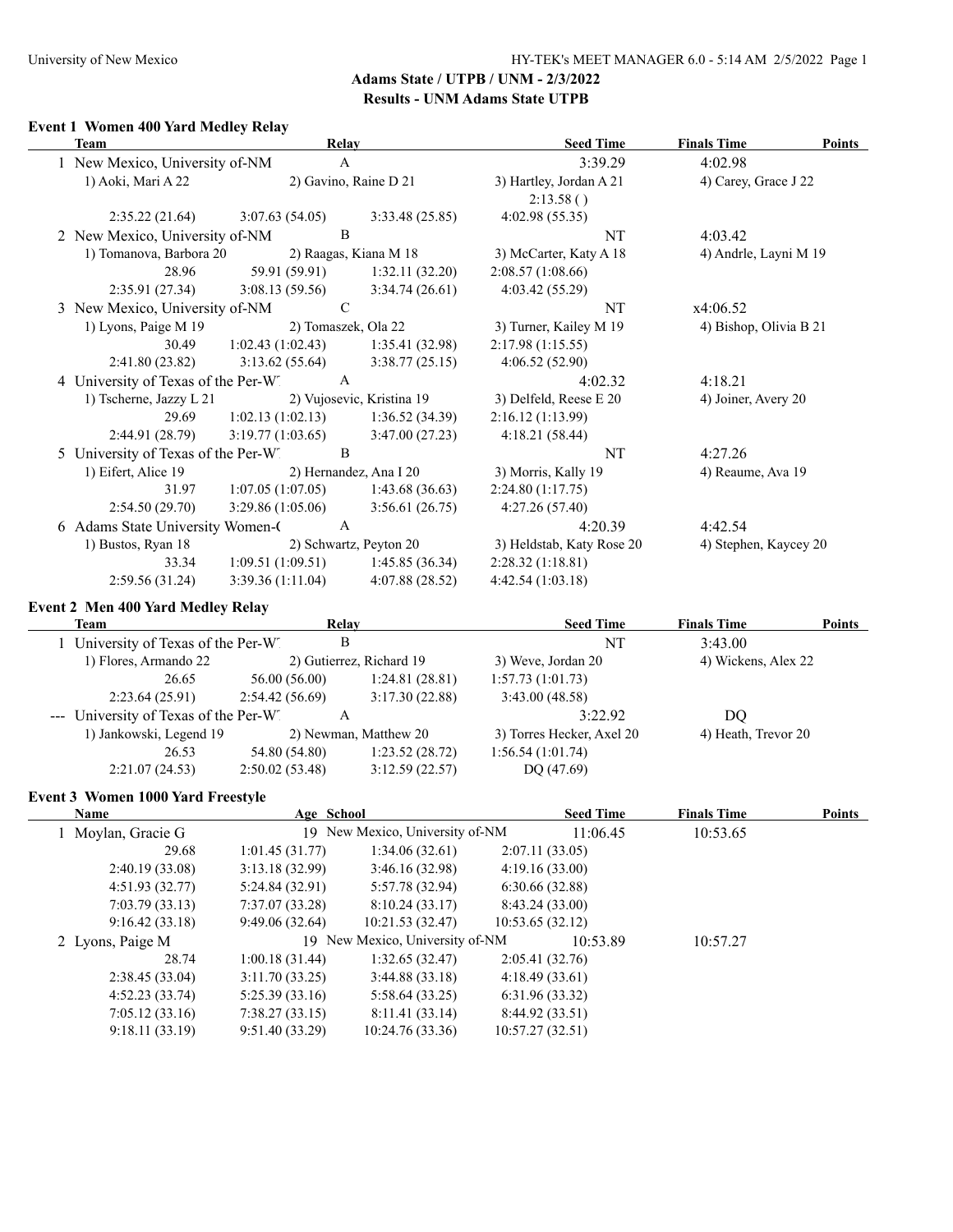# **(Event 3 Women 1000 Yard Freestyle)**

| Name                                   |                  | Age School                           |                  | <b>Seed Time</b> | <b>Finals Time</b> | <b>Points</b> |
|----------------------------------------|------------------|--------------------------------------|------------------|------------------|--------------------|---------------|
| 3 Cardenas Guerra, Ana                 |                  | 19 University of Texas of the Per-WT |                  | 11:14.87         | 11:53.88           |               |
| 30.62                                  | 1:04.46(33.84)   | 1:38.91 (34.45)                      | 2:13.25(34.34)   |                  |                    |               |
| 2:48.12 (34.87)                        | 3:22.88(34.76)   | 3:58.45(35.57)                       | 4:34.42 (35.97)  |                  |                    |               |
| 5:10.46(36.04)                         | 5:46.29 (35.83)  | 6:22.64(36.35)                       | 6:58.89(36.25)   |                  |                    |               |
| 7:35.94(37.05)                         | 8:13.16 (37.22)  | 8:50.28(37.12)                       | 9:27.13(36.85)   |                  |                    |               |
| 10:04.24(37.11)                        | 10:41.37(37.13)  | 11:18.01(36.64)                      | 11:53.88 (35.87) |                  |                    |               |
| 4 Hernandez Flores, Marcela            |                  | 18 University of Texas of the Per-WT |                  | NT               | 12:33.76           |               |
| 31.06                                  | 1:06.23(35.17)   | 1:42.69 (36.46)                      | 2:20.10(37.41)   |                  |                    |               |
| 2:57.44 (37.34)                        | 3:35.09(37.65)   | 4:13.12(38.03)                       | 4:51.03 (37.91)  |                  |                    |               |
| 5:29.34 (38.31)                        | 6:07.80(38.46)   | 6:45.82(38.02)                       | 7:24.06 (38.24)  |                  |                    |               |
| 8:02.94 (38.88)                        | 8:41.47 (38.53)  | 9:20.15 (38.68)                      | 9:58.35 (38.20)  |                  |                    |               |
| 10:37.05 (38.70)                       | 11:15.73(38.68)  | 11:54.45 (38.72)                     | 12:33.76 (39.31) |                  |                    |               |
| 5 Niemann, Makaleigh                   |                  | 18 University of Texas of the Per-WT |                  | NT               | 13:07.11           |               |
| 34.20                                  | 1:11.81(37.61)   | 1:50.52(38.71)                       | 2:29.98 (39.46)  |                  |                    |               |
| 3:09.33 (39.35)                        | 3:48.57 (39.24)  | 4:28.10 (39.53)                      | 5:07.39 (39.29)  |                  |                    |               |
| 5:47.22 (39.83)                        | 6:26.93(39.71)   | 7:06.70(39.77)                       | 7:46.54 (39.84)  |                  |                    |               |
| 8:26.06 (39.52)                        | 9:06.28(40.22)   | 9:46.74(40.46)                       | 10:27.44 (40.70) |                  |                    |               |
| 11:08.25(40.81)                        | 11:48.85 (40.60) | 12:29.15 (40.30)                     | 13:07.11 (37.96) |                  |                    |               |
| 6 Buttermore, Samantha                 |                  | 18 Adams State University Women-CO   |                  | 13:10.25         | 13:49.93           |               |
| 35.12                                  | 1:14.95(39.83)   | 1:56.17(41.22)                       | 2:37.42 (41.25)  |                  |                    |               |
| 3:18.51(41.09)                         | 4:00.32(41.81)   | 4:42.29 (41.97)                      | 5:24.37(42.08)   |                  |                    |               |
| 6:06.95(42.58)                         | 6:48.91 (41.96)  | 7:31.26(42.35)                       | 8:13.77(42.51)   |                  |                    |               |
| 8:56.19(42.42)                         | 9:38.61(42.42)   | 10:21.33 (42.72)                     | 11:03.44(42.11)  |                  |                    |               |
| 11:46.10(42.66)                        | 12:28.05 (41.95) | 13:09.65 (41.60)                     | 13:49.93 (40.28) |                  |                    |               |
| --- Quintana, Brynn M                  |                  | 18 New Mexico, University of-NM      |                  | NT               | X11:08.63          |               |
| 29.17                                  | 1:00.85(31.68)   | 1:33.20(32.35)                       | 2:05.82 (32.62)  |                  |                    |               |
| 2:39.09 (33.27)                        | 3:11.92(32.83)   | 3:44.71 (32.79)                      | 4:18.09 (33.38)  |                  |                    |               |
| 4:51.28 (33.19)                        | 5:24.90 (33.62)  | 5:58.74 (33.84)                      | 6:32.92(34.18)   |                  |                    |               |
| 7:07.06(34.14)                         | 7:41.66 (34.60)  | 8:15.45 (33.79)                      | 8:49.93 (34.48)  |                  |                    |               |
| 9:24.92 (34.99)                        | 10:00.05(35.13)  | 10:34.95 (34.90)                     | 11:08.63(33.68)  |                  |                    |               |
| --- Carpenter, Josie A                 |                  | 20 New Mexico, University of-NM      |                  | 10:54.90         | X11:22.69          |               |
| 29.78                                  | 1:02.23(32.45)   | 1:35.34(33.11)                       | 2:08.53(33.19)   |                  |                    |               |
| 2:42.40 (33.87)                        | 3:16.04(33.64)   | 3:50.00 (33.96)                      | 4:23.64(33.64)   |                  |                    |               |
| 4:57.76(34.12)                         | 5:32.48 (34.72)  | 6:07.36(34.88)                       | 6:42.58(35.22)   |                  |                    |               |
| 7:17.91(35.33)                         | 7:53.77(35.86)   | 8:28.78 (35.01)                      | 9:03.27 (34.49)  |                  |                    |               |
| 9:38.39(35.12)                         | 10:13.23 (34.84) | 10:48.35(35.12)                      | 11:22.69(34.34)  |                  |                    |               |
| <b>Event 4 Men 1000 Yard Freestyle</b> |                  |                                      |                  |                  |                    |               |
| Name                                   |                  | Age School                           |                  | <b>Seed Time</b> | <b>Finals Time</b> | <b>Points</b> |
| 1 Heelein, Niklas                      |                  | 21 University of Texas of the Per-WT |                  | 10:02.05         | 9:59.86            |               |

| таше              | лес эспол      |                                      | <b>Decu</b> Theo | тинаю типе | т оштэ |
|-------------------|----------------|--------------------------------------|------------------|------------|--------|
| 1 Heelein, Niklas |                | 21 University of Texas of the Per-WT | 10:02.05         | 9:59.86    |        |
| 25.30             | 53.39 (28.09)  | 1:22.52(29.13)                       | 1:51.95(29.43)   |            |        |
| 2:21.56(29.61)    | 2:51.12(29.56) | 3:20.82(29.70)                       | 3:50.64(29.82)   |            |        |
| 4:21.01(30.37)    | 4:51.54(30.53) | 5:22.02(30.48)                       | 5:52.78(30.76)   |            |        |
| 6:23.79(31.01)    | 6:54.82(31.03) | 7:25.93(31.11)                       | 7:56.94(31.01)   |            |        |
| 8:28.04(31.10)    | 8:59.43(31.39) | 9:30.30(30.87)                       | 9:59.86(29.56)   |            |        |
| 2 Siegrist, Evan  |                | 19 University of Texas of the Per-WT | 9:59.87          | 10:08.66   |        |
| 26.17             | 54.63 (28.46)  | 1:23.92(29.29)                       | 1:53.42(29.50)   |            |        |
| 2:23.33(29.91)    | 2:53.49(30.16) | 3:24.01(30.52)                       | 3:54.49(30.48)   |            |        |
| 4:25.18(30.69)    | 4:56.26(31.08) | 5:27.29(31.03)                       | 5:58.48(31.19)   |            |        |
| 6:29.99(31.51)    | 7:01.45(31.46) | 7:32.83(31.38)                       | 8:04.25(31.42)   |            |        |
| 8:35.63(31.38)    | 9:07.11(31.48) | 9:38.45(31.34)                       | 10:08.66(30.21)  |            |        |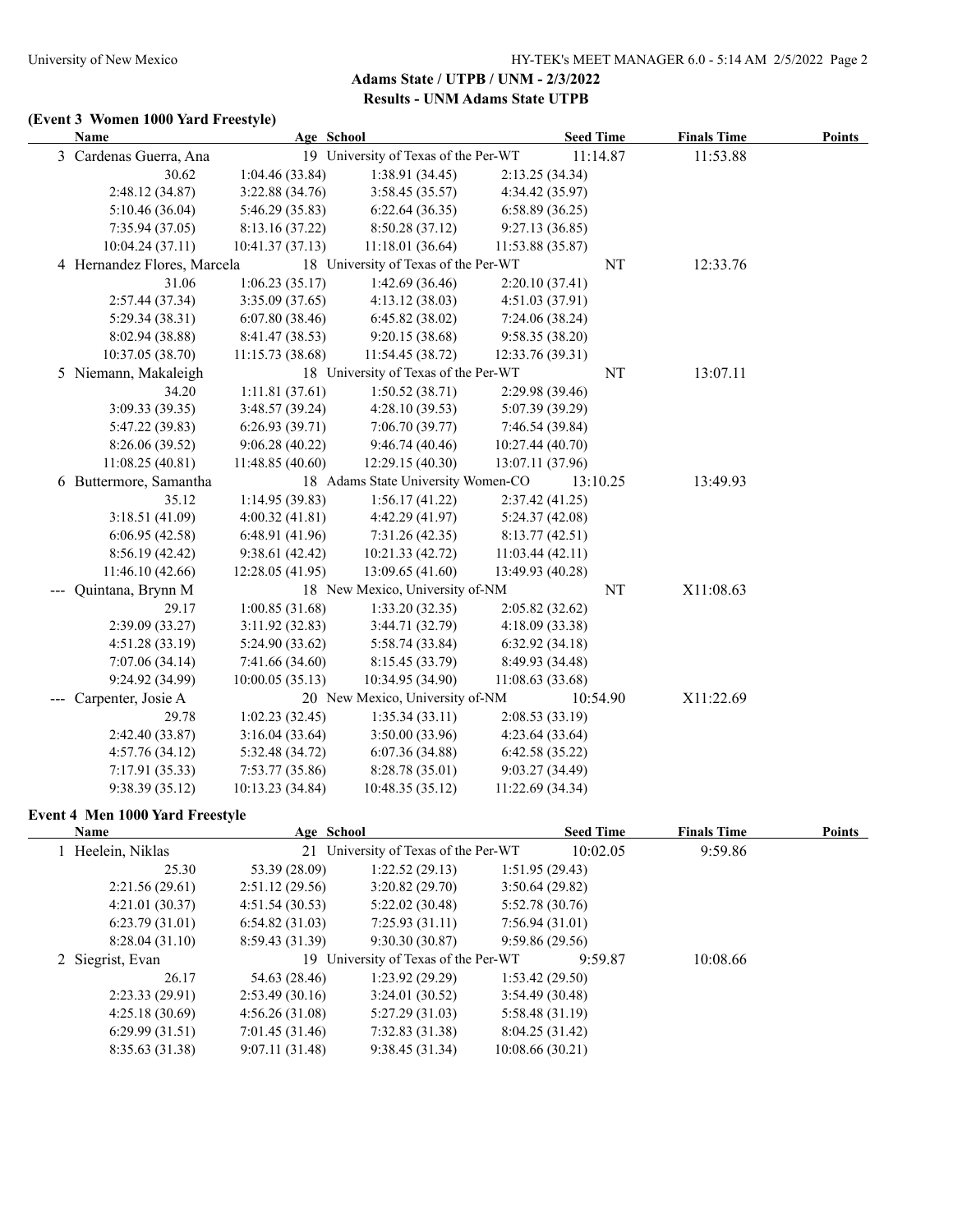$\overline{\phantom{a}}$ 

# **Adams State / UTPB / UNM - 2/3/2022 Results - UNM Adams State UTPB**

### **Event 5 Women 200 Yard Freestyle**

| <b>Name</b>          | Age School    |                                                    |                | <b>Seed Time</b> | <b>Finals Time</b> | Points |
|----------------------|---------------|----------------------------------------------------|----------------|------------------|--------------------|--------|
| 1 Wilson, Marin D    |               | 19 New Mexico, University of-NM                    |                | <b>NT</b>        | 1:58.54            |        |
| 27.90                | 58.19 (30.29) | $1:28.88(30.69)$ $1:58.54(29.66)$                  |                |                  |                    |        |
| 2 Batista, Camila S  |               | 21 New Mexico, University of-NM                    |                | 1:53.06          | 1:59.13            |        |
| 27.65                |               | $57.64(29.99)$ 1:28.75 (31.11) 1:59.13 (30.38)     |                |                  |                    |        |
| 3 Eifert, Alice      |               | 19 University of Texas of the Per-WT               |                | 2:05.93          | 2:14.24            |        |
| 29.25                |               | $1:02.65(33.40)$ $1:38.38(35.73)$ $2:14.24(35.86)$ |                |                  |                    |        |
| 4 La Blanc, Alessia  |               | 20 University of Texas of the Per-WT               |                | 2:19.64          | 2:21.16            |        |
| 31.70                |               | $1:07.57(35.87)$ $1:44.75(37.18)$ $2:21.16(36.41)$ |                |                  |                    |        |
| 5 Plunkett, Abby     |               | 19 University of Texas of the Per-WT               |                | 2:16.99          | 2:22.30            |        |
| 31.58                |               | $1:08.16(36.58)$ $1:45.69(37.53)$ $2:22.30(36.61)$ |                |                  |                    |        |
| --- Bishop, Olivia B |               | 21 New Mexico, University of-NM                    |                | 1:53.03          | X1:59.35           |        |
| 27.06                |               | $1:28.34(31.64)$ $1:28.34(31.64)$ $1:59.35(31.01)$ |                |                  |                    |        |
| --- Turner, Kailey M |               | 19 New Mexico, University of-NM                    |                | 1:54.92          | X1:59.51           |        |
| 28.69                | 59.07 (30.38) | 1:29.30(30.23)                                     | 1:59.51(30.21) |                  |                    |        |

### **Event 6 Men 200 Yard Freestyle**

| <b>Name</b>           | Age School    |                                      |                 | <b>Seed Time</b> | <b>Finals Time</b> | <b>Points</b> |
|-----------------------|---------------|--------------------------------------|-----------------|------------------|--------------------|---------------|
| 1 Torres Hecker, Axel |               | 20 University of Texas of the Per-WT |                 | NT               | 1:52.16            |               |
| 25.34                 | 53.53 (28.19) | $1:22.39(28.86)$ $1:52.16(29.77)$    |                 |                  |                    |               |
| 2 Hernandez, Juan M   |               | 21 University of Texas of the Per-WT |                 | 1:48.61          | 1:52.76            |               |
| 26.87                 | 56.24 (29.37) | $1:24.59(28.35)$ $1:52.76(28.17)$    |                 |                  |                    |               |
| 3 Eikenbary, Erik     |               | 19 University of Texas of the Per-WT |                 | NT               | 1:53.33            |               |
| 26.00                 | 54.77 (28.77) | 1:23.92(29.15)                       | 1:53.33(29.41)  |                  |                    |               |
| 4 Levesque, Zach      |               | 20 University of Texas of the Per-WT |                 | 1:48.75          | x1:54.71           |               |
| 26.61                 | 56.15 (29.54) | 1:25.87(29.72)                       | 1:54.71 (28.84) |                  |                    |               |

## **Event 7 Women 100 Yard Backstroke**

| Name                                         | Age School                           | <b>Seed Time</b> | <b>Finals Time</b> | <b>Points</b> |
|----------------------------------------------|--------------------------------------|------------------|--------------------|---------------|
| 1 Aoki, Mari A                               | 22 New Mexico, University of-NM      | 57.86            | 58.78              |               |
| 28.66                                        | 58.78 (30.12)                        |                  |                    |               |
| 2 Deucher, Madison                           | 21 New Mexico, University of-NM      | 56.96            | 59.20              |               |
| 28.70                                        | 59.20 (30.50)                        |                  |                    |               |
| 3 Tscherne, Jazzy L                          | 21 University of Texas of the Per-WT | 57.52            | 1:02.42            |               |
| 30.20                                        | 1:02.42(32.22)                       |                  |                    |               |
| 4 Reaume, Ava                                | 19 University of Texas of the Per-WT | 1:01.89          | 1:04.74            |               |
| 31.16                                        | 1:04.74(33.58)                       |                  |                    |               |
| 5 Schwartz, Peyton                           | 20 Adams State University Women-CO   | 1:03.25          | 1:05.01            |               |
| 31.12                                        | 1:05.01(33.89)                       |                  |                    |               |
| 6 Bustos, Ryan                               | 18 Adams State University Women-CO   | 1:05.72          | 1:10.12            |               |
| 33.89                                        | 1:10.12(36.23)                       |                  |                    |               |
| 7 Joiner, Avery                              | 20 University of Texas of the Per-WT | 1:02.79          | 1:11.70            |               |
| 31.68                                        | 1:11.70(40.02)                       |                  |                    |               |
| Stephen, Kaycey<br>8                         | 20 Adams State University Women-CO   | 1:11.45          | 1:14.99            |               |
| Olmstead, Marina M<br>$\qquad \qquad \cdots$ | 20 New Mexico, University of-NM      | 57.64            | X1:00.78           |               |
| 28.64                                        | 1:00.78(32.14)                       |                  |                    |               |
| Andrle, Layni M<br>$\qquad \qquad - -$       | 19 New Mexico, University of-NM      | NT               | X1:02.97           |               |
| 30.67                                        | 1:02.97(32.30)                       |                  |                    |               |
| Hernandez, Ana I                             | 20 University of Texas of the Per-WT | 1:05.14          | X1:06.83           |               |
| 32.19                                        | 1:06.83(34.64)                       |                  |                    |               |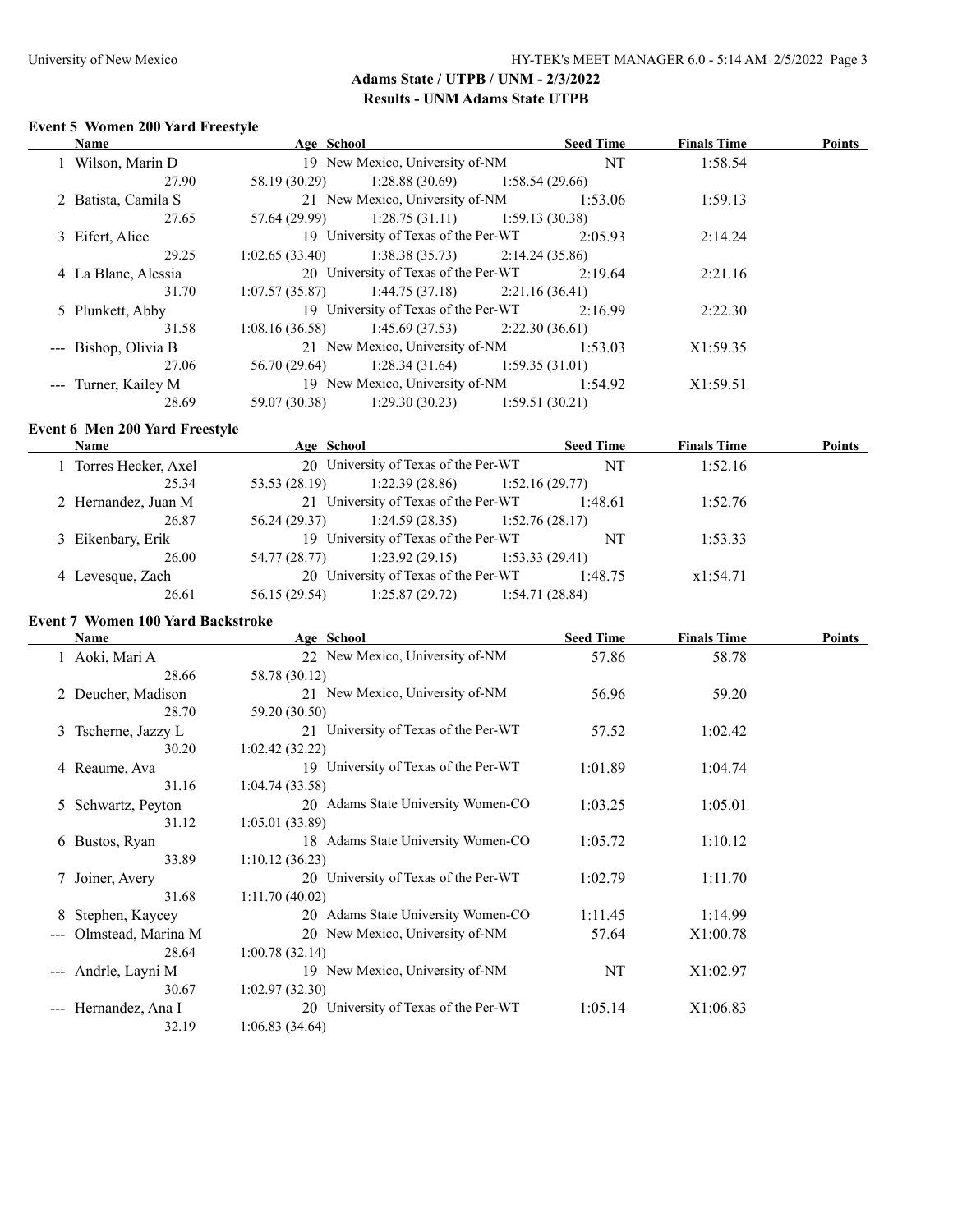#### **Event 8 Men 100 Yard Backstroke**

| <b>Name</b>       | Age School                           | <b>Seed Time</b> | <b>Finals Time</b> | <b>Points</b> |
|-------------------|--------------------------------------|------------------|--------------------|---------------|
| Jankowski, Legend | 19 University of Texas of the Per-WT | 54.19            | 54.35              |               |
| 26.62             | 54.35 (27.73)                        |                  |                    |               |
| 2 Flores, Armando | 22 University of Texas of the Per-WT | 55.28            | 55.32              |               |
| 26.61             | 55.32 (28.71)                        |                  |                    |               |

### **Event 9 Women 100 Yard Breaststroke**

| Name                                                                                                                                                                                                                                                                                                                                                                                                                                                                                        | Age School                               | <b>Seed Time</b> | <b>Finals Time</b> | <b>Points</b> |
|---------------------------------------------------------------------------------------------------------------------------------------------------------------------------------------------------------------------------------------------------------------------------------------------------------------------------------------------------------------------------------------------------------------------------------------------------------------------------------------------|------------------------------------------|------------------|--------------------|---------------|
| 1 Raagas, Kiana M                                                                                                                                                                                                                                                                                                                                                                                                                                                                           | 18 New Mexico, University of-NM          | NT               | 1:08.81            |               |
| 33.28                                                                                                                                                                                                                                                                                                                                                                                                                                                                                       | 1:08.81(35.53)                           |                  |                    |               |
| 2 Gavino, Raine D                                                                                                                                                                                                                                                                                                                                                                                                                                                                           | 21 New Mexico, University of-NM          | 1:05.91          | 1:09.76            |               |
| 33.36                                                                                                                                                                                                                                                                                                                                                                                                                                                                                       | 1:09.76(36.40)                           |                  |                    |               |
| 3 Vujosevic, Kristina                                                                                                                                                                                                                                                                                                                                                                                                                                                                       | University of Texas of the Per-WT<br>19. | 1:11.72          | 1:13.59            |               |
| 34.68                                                                                                                                                                                                                                                                                                                                                                                                                                                                                       | 1:13.59(38.91)                           |                  |                    |               |
| 4 Gutierrez, Emilia                                                                                                                                                                                                                                                                                                                                                                                                                                                                         | 21 University of Texas of the Per-WT     | 1:19.42          | 1:22.52            |               |
| 38.91                                                                                                                                                                                                                                                                                                                                                                                                                                                                                       | 1:22.52(43.61)                           |                  |                    |               |
| 5 Rodriguez, Chrystina                                                                                                                                                                                                                                                                                                                                                                                                                                                                      | 18 University of Texas of the Per-WT     | 1:20.92          | 1:23.56            |               |
| 38.77                                                                                                                                                                                                                                                                                                                                                                                                                                                                                       | 1:23.56(44.79)                           |                  |                    |               |
| Tomaszek, Ola<br>$\frac{1}{2} \left( \frac{1}{2} \right) \left( \frac{1}{2} \right) \left( \frac{1}{2} \right) \left( \frac{1}{2} \right) \left( \frac{1}{2} \right) \left( \frac{1}{2} \right) \left( \frac{1}{2} \right) \left( \frac{1}{2} \right) \left( \frac{1}{2} \right) \left( \frac{1}{2} \right) \left( \frac{1}{2} \right) \left( \frac{1}{2} \right) \left( \frac{1}{2} \right) \left( \frac{1}{2} \right) \left( \frac{1}{2} \right) \left( \frac{1}{2} \right) \left( \frac$ | 22 New Mexico, University of-NM          | 1:06.14          | X1:10.84           |               |
| 33.50                                                                                                                                                                                                                                                                                                                                                                                                                                                                                       | 1:10.84(37.34)                           |                  |                    |               |
| Ortiz, Sophia                                                                                                                                                                                                                                                                                                                                                                                                                                                                               | University of Texas of the Per-WT<br>19  | NT               | X1:25.21           |               |
| 40.75                                                                                                                                                                                                                                                                                                                                                                                                                                                                                       | 1:25.21 (44.46)                          |                  |                    |               |

### **Event 10 Men 100 Yard Breaststroke**

| <b>Name</b>       | Age School                           | <b>Seed Time</b> | <b>Finals Time</b> | <b>Points</b> |
|-------------------|--------------------------------------|------------------|--------------------|---------------|
| Madson, Tage      | 20 University of Texas of the Per-WT | 1:02.01          | 1:01.76            |               |
| 29.41             | 1:01.76(32.35)                       |                  |                    |               |
| 2 Newman, Matthew | 20 University of Texas of the Per-WT | 58.72            | 1:02.73            |               |
| 29.71             | 1:02.73(33.02)                       |                  |                    |               |
| 3 Wickens, Alex   | 22 University of Texas of the Per-WT | 59.81            | 1:03.44            |               |
| 29.79             | 1:03.44(33.65)                       |                  |                    |               |
| 4 Weve, Jordan    | 20 University of Texas of the Per-WT | NT               | x1:11.26           |               |
| 33.23             | 1:11.26(38.03)                       |                  |                    |               |

### **Event 11 Women 200 Yard Butterfly**

| <b>Name</b>                 | Age School     |                                      |                | <b>Seed Time</b> | <b>Finals Time</b> | <b>Points</b> |
|-----------------------------|----------------|--------------------------------------|----------------|------------------|--------------------|---------------|
| 1 Hartley, Jordan A         |                | 21 New Mexico, University of-NM      |                | 2:07.89          | 2:12.83            |               |
| 29.56                       | 1:02.96(33.40) | 1:37.71 (34.75)                      | 2:12.83(35.12) |                  |                    |               |
| 2 Blackman, Olivia          |                | 18 University of Texas of the Per-WT |                | 2:24.63          | 2:28.52            |               |
| 33.08                       | 1:10.20(37.12) | 1:48.97 (38.77)                      | 2:28.52(39.55) |                  |                    |               |
| 3 Hernandez Flores, Marcela |                | 18 University of Texas of the Per-WT |                | 2:20.02          | 2:29.54            |               |
| 33.11                       | 1:11.12(38.01) | $1:50.37(39.25)$ $2:29.54(39.17)$    |                |                  |                    |               |
| 4 Morris, Kally             |                | 19 University of Texas of the Per-WT |                | 2:17.85          | 2:33.83            |               |
| 31.96                       | 1:10.28(38.32) | 1:51.10(40.82)                       | 2:33.83(42.73) |                  |                    |               |
| --- Beery, Caitlin          |                | 18 New Mexico, University of-NM      |                | 2:08.37          | X2:17.59           |               |
| 29.77                       | 1:03.58(33.81) | 1:39.42(35.84)                       | 2:17.59(38.17) |                  |                    |               |

## **Event 12 Men 200 Yard Butterfly**

| Name                                    | Age School                           |                 | <b>Seed Time</b> | <b>Finals Time</b> | Points        |
|-----------------------------------------|--------------------------------------|-----------------|------------------|--------------------|---------------|
| Eikenbary, Erik                         | 19 University of Texas of the Per-WT |                 | 2:05.83          | 2:08.91            |               |
| 28.36                                   | 1:00.40(32.04)<br>1:34.03(33.63)     | 2:08.91 (34.88) |                  |                    |               |
| <b>Event 13 Women 50 Yard Freestyle</b> |                                      |                 |                  |                    |               |
| <b>Name</b>                             | Age School                           |                 | <b>Seed Time</b> | <b>Finals Time</b> | <b>Points</b> |
| Olmstead, Marina M                      | 20 New Mexico, University of-NM      |                 | 23.66            | 24.22              |               |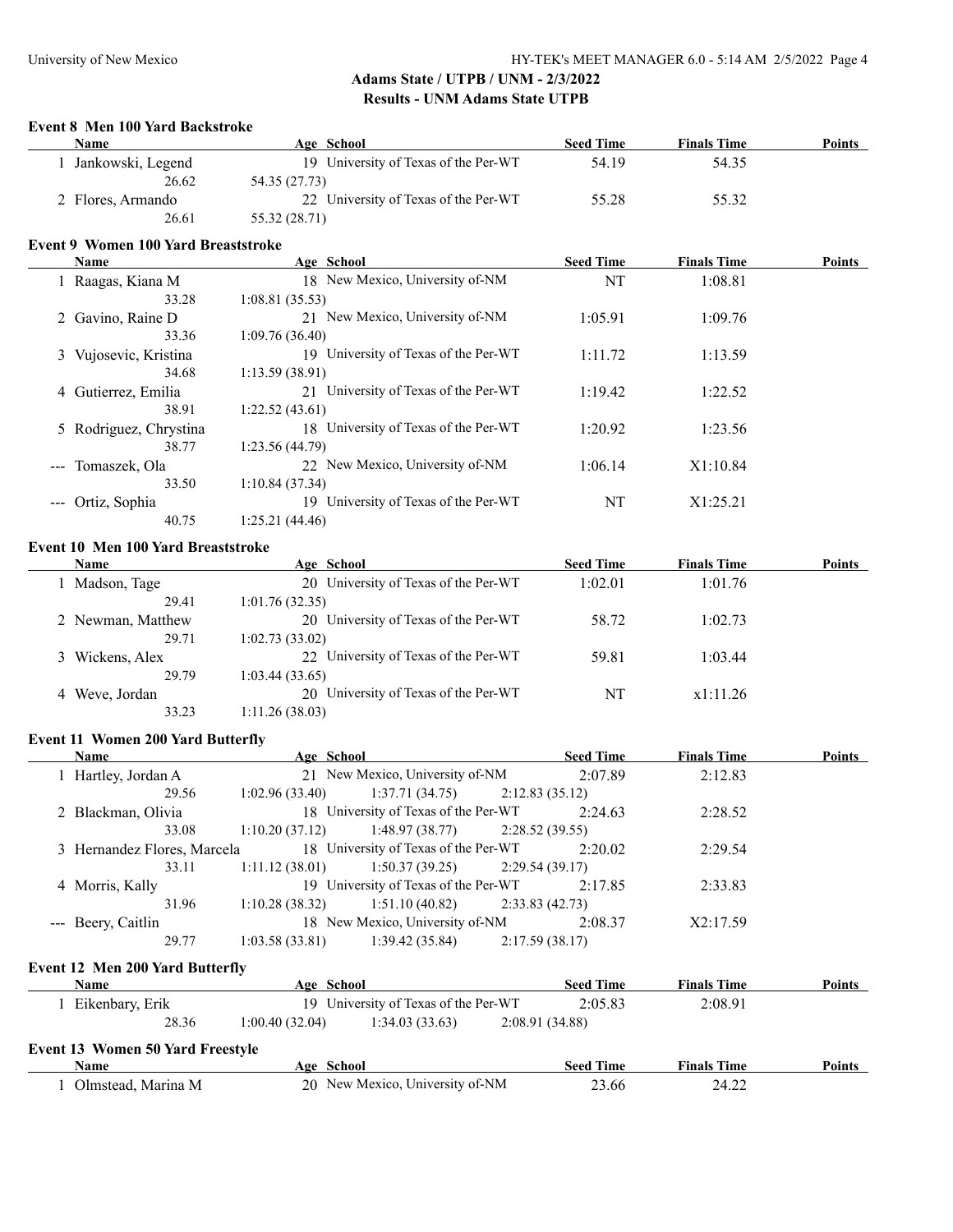# **(Event 13 Women 50 Yard Freestyle)**

| 19 New Mexico, University of-NM<br>2 Foster, Jordan A<br>25.22<br>24.62<br>19 University of Texas of the Per-WT<br>NT<br>3 Vujosevic, Kristina<br>26.66<br>20 University of Texas of the Per-WT<br>4 Joiner, Avery<br>24.52<br>27.24<br>University of Texas of the Per-WT<br>5 Moore, Ashley E<br>26.37<br>28.09<br>20<br>New Mexico, University of-NM<br>23.76<br>X24.95<br>Tomanova, Barbora<br>20<br>$---$<br>New Mexico, University of-NM<br>Carey, Grace J<br>25.37<br>X25.87<br>22<br>$\qquad \qquad - -$<br>University of Texas of the Per-WT<br>--- Gutierrez, Emilia<br>28.09<br>X29.85<br>21<br>Adams State University Women-CO<br>--- Christensen, Hope<br>25.00<br>DQ<br>Event 14 Men 50 Yard Freestyle<br><b>Seed Time</b><br><b>Finals Time</b><br><b>Points</b><br>Name<br>Age School<br>20 University of Texas of the Per-WT<br>20.95<br>22.01<br>1 Heath, Trevor<br>19 University of Texas of the Per-WT<br>2 Vargas, Aidan<br>22.22<br>22.69<br>19 University of Texas of the Per-WT<br>3 Gutierrez, Richard<br>NT<br>23.57<br>20 University of Texas of the Per-WT<br>NT<br>x24.11<br>4 Weve, Jordan<br><b>Event 15 Women 1 mtr Diving</b><br>Age School<br><b>Finals Score</b><br>Name<br><b>Points</b><br>18 University of Texas of the Per-WT<br>1 Hepfer, Kathe<br>268.20<br>246.45<br><b>Event 16 Men 1 mtr Diving</b><br>Name<br>Age School<br><b>Finals Score</b><br>Points<br>19 University of Texas of the Per-WT<br>1 Lenzo, Matthew<br>313.75<br>248.18<br><b>Event 17 Women 100 Yard Freestyle</b><br>Age School<br><b>Seed Time</b><br><b>Finals Time</b><br><b>Points</b><br><b>Name</b><br>1 Bishop, Olivia B<br>21 New Mexico, University of-NM<br>51.42<br>53.84<br>25.91<br>53.84 (27.93)<br>18 New Mexico, University of-NM<br>54.27<br>55.66<br>2 Quintana, Brynn M<br>26.76<br>55.66 (28.90)<br>19 University of Texas of the Per-WT<br>55.52<br>57.65<br>3 Reaume, Ava<br>27.67<br>57.65 (29.98)<br>20 University of Texas of the Per-WT<br>53.76<br>4 Delfeld, Reese E<br>57.69<br>27.75<br>57.69 (29.94)<br>20 University of Texas of the Per-WT<br>53.90<br>57.94<br>5 Joiner, Avery<br>28.13<br>57.94 (29.81)<br>20 Adams State University Women-CO<br>1:01.58<br>1:01.04<br>6 James, Kyler<br>28.84<br>1:01.04(32.20)<br>18 Adams State University Women-CO<br>1:00.21<br>1:01.99<br>7 Bustos, Ryan<br>29.57<br>1:01.99(32.42)<br>20 Adams State University Women-CO<br>1:03.15<br>1:03.13<br>8 Heldstab, Katy Rose<br>29.79<br>1:03.13(33.34)<br>20 Adams State University Women-CO<br>1:01.81<br>Stephen, Kaycey<br>x1:09.52<br>9<br>29.09<br>1:09.52(40.43)<br>18 Adams State University Women-CO<br>1:09.29<br>10 Buttermore, Samantha<br>x1:12.16<br>33.61<br>1:12.16(38.55)<br>21 New Mexico, University of-NM<br>54.40<br>X56.14<br>--- Batista, Camila S<br>26.82<br>56.14 (29.32)<br>19 New Mexico, University of-NM<br>53.06<br>X56.92<br>--- Foster, Jordan A<br>27.70<br>56.92 (29.22)<br>22 New Mexico, University of-NM<br>NT<br>X57.32<br>Carey, Grace J<br>$\sim$ $\sim$ $\sim$<br>27.63<br>57.32 (29.69)<br>20 University of Texas of the Per-WT<br>1:00.21<br>--- Hernandez, Ana I<br>X1:00.27<br>29.05<br>1:00.27(31.22) | Name | Age School | <b>Seed Time</b> | <b>Finals Time</b> | <b>Points</b> |
|-------------------------------------------------------------------------------------------------------------------------------------------------------------------------------------------------------------------------------------------------------------------------------------------------------------------------------------------------------------------------------------------------------------------------------------------------------------------------------------------------------------------------------------------------------------------------------------------------------------------------------------------------------------------------------------------------------------------------------------------------------------------------------------------------------------------------------------------------------------------------------------------------------------------------------------------------------------------------------------------------------------------------------------------------------------------------------------------------------------------------------------------------------------------------------------------------------------------------------------------------------------------------------------------------------------------------------------------------------------------------------------------------------------------------------------------------------------------------------------------------------------------------------------------------------------------------------------------------------------------------------------------------------------------------------------------------------------------------------------------------------------------------------------------------------------------------------------------------------------------------------------------------------------------------------------------------------------------------------------------------------------------------------------------------------------------------------------------------------------------------------------------------------------------------------------------------------------------------------------------------------------------------------------------------------------------------------------------------------------------------------------------------------------------------------------------------------------------------------------------------------------------------------------------------------------------------------------------------------------------------------------------------------------------------------------------------------------------------------------------------------------------------------------------------------------------------------------------------------------------------------------------------------------------------------------------------------------------------------------------------------------------------------------------------------------------------------------------------------------------------------------------------------------------------------------------|------|------------|------------------|--------------------|---------------|
|                                                                                                                                                                                                                                                                                                                                                                                                                                                                                                                                                                                                                                                                                                                                                                                                                                                                                                                                                                                                                                                                                                                                                                                                                                                                                                                                                                                                                                                                                                                                                                                                                                                                                                                                                                                                                                                                                                                                                                                                                                                                                                                                                                                                                                                                                                                                                                                                                                                                                                                                                                                                                                                                                                                                                                                                                                                                                                                                                                                                                                                                                                                                                                                           |      |            |                  |                    |               |
|                                                                                                                                                                                                                                                                                                                                                                                                                                                                                                                                                                                                                                                                                                                                                                                                                                                                                                                                                                                                                                                                                                                                                                                                                                                                                                                                                                                                                                                                                                                                                                                                                                                                                                                                                                                                                                                                                                                                                                                                                                                                                                                                                                                                                                                                                                                                                                                                                                                                                                                                                                                                                                                                                                                                                                                                                                                                                                                                                                                                                                                                                                                                                                                           |      |            |                  |                    |               |
|                                                                                                                                                                                                                                                                                                                                                                                                                                                                                                                                                                                                                                                                                                                                                                                                                                                                                                                                                                                                                                                                                                                                                                                                                                                                                                                                                                                                                                                                                                                                                                                                                                                                                                                                                                                                                                                                                                                                                                                                                                                                                                                                                                                                                                                                                                                                                                                                                                                                                                                                                                                                                                                                                                                                                                                                                                                                                                                                                                                                                                                                                                                                                                                           |      |            |                  |                    |               |
|                                                                                                                                                                                                                                                                                                                                                                                                                                                                                                                                                                                                                                                                                                                                                                                                                                                                                                                                                                                                                                                                                                                                                                                                                                                                                                                                                                                                                                                                                                                                                                                                                                                                                                                                                                                                                                                                                                                                                                                                                                                                                                                                                                                                                                                                                                                                                                                                                                                                                                                                                                                                                                                                                                                                                                                                                                                                                                                                                                                                                                                                                                                                                                                           |      |            |                  |                    |               |
|                                                                                                                                                                                                                                                                                                                                                                                                                                                                                                                                                                                                                                                                                                                                                                                                                                                                                                                                                                                                                                                                                                                                                                                                                                                                                                                                                                                                                                                                                                                                                                                                                                                                                                                                                                                                                                                                                                                                                                                                                                                                                                                                                                                                                                                                                                                                                                                                                                                                                                                                                                                                                                                                                                                                                                                                                                                                                                                                                                                                                                                                                                                                                                                           |      |            |                  |                    |               |
|                                                                                                                                                                                                                                                                                                                                                                                                                                                                                                                                                                                                                                                                                                                                                                                                                                                                                                                                                                                                                                                                                                                                                                                                                                                                                                                                                                                                                                                                                                                                                                                                                                                                                                                                                                                                                                                                                                                                                                                                                                                                                                                                                                                                                                                                                                                                                                                                                                                                                                                                                                                                                                                                                                                                                                                                                                                                                                                                                                                                                                                                                                                                                                                           |      |            |                  |                    |               |
|                                                                                                                                                                                                                                                                                                                                                                                                                                                                                                                                                                                                                                                                                                                                                                                                                                                                                                                                                                                                                                                                                                                                                                                                                                                                                                                                                                                                                                                                                                                                                                                                                                                                                                                                                                                                                                                                                                                                                                                                                                                                                                                                                                                                                                                                                                                                                                                                                                                                                                                                                                                                                                                                                                                                                                                                                                                                                                                                                                                                                                                                                                                                                                                           |      |            |                  |                    |               |
|                                                                                                                                                                                                                                                                                                                                                                                                                                                                                                                                                                                                                                                                                                                                                                                                                                                                                                                                                                                                                                                                                                                                                                                                                                                                                                                                                                                                                                                                                                                                                                                                                                                                                                                                                                                                                                                                                                                                                                                                                                                                                                                                                                                                                                                                                                                                                                                                                                                                                                                                                                                                                                                                                                                                                                                                                                                                                                                                                                                                                                                                                                                                                                                           |      |            |                  |                    |               |
|                                                                                                                                                                                                                                                                                                                                                                                                                                                                                                                                                                                                                                                                                                                                                                                                                                                                                                                                                                                                                                                                                                                                                                                                                                                                                                                                                                                                                                                                                                                                                                                                                                                                                                                                                                                                                                                                                                                                                                                                                                                                                                                                                                                                                                                                                                                                                                                                                                                                                                                                                                                                                                                                                                                                                                                                                                                                                                                                                                                                                                                                                                                                                                                           |      |            |                  |                    |               |
|                                                                                                                                                                                                                                                                                                                                                                                                                                                                                                                                                                                                                                                                                                                                                                                                                                                                                                                                                                                                                                                                                                                                                                                                                                                                                                                                                                                                                                                                                                                                                                                                                                                                                                                                                                                                                                                                                                                                                                                                                                                                                                                                                                                                                                                                                                                                                                                                                                                                                                                                                                                                                                                                                                                                                                                                                                                                                                                                                                                                                                                                                                                                                                                           |      |            |                  |                    |               |
|                                                                                                                                                                                                                                                                                                                                                                                                                                                                                                                                                                                                                                                                                                                                                                                                                                                                                                                                                                                                                                                                                                                                                                                                                                                                                                                                                                                                                                                                                                                                                                                                                                                                                                                                                                                                                                                                                                                                                                                                                                                                                                                                                                                                                                                                                                                                                                                                                                                                                                                                                                                                                                                                                                                                                                                                                                                                                                                                                                                                                                                                                                                                                                                           |      |            |                  |                    |               |
|                                                                                                                                                                                                                                                                                                                                                                                                                                                                                                                                                                                                                                                                                                                                                                                                                                                                                                                                                                                                                                                                                                                                                                                                                                                                                                                                                                                                                                                                                                                                                                                                                                                                                                                                                                                                                                                                                                                                                                                                                                                                                                                                                                                                                                                                                                                                                                                                                                                                                                                                                                                                                                                                                                                                                                                                                                                                                                                                                                                                                                                                                                                                                                                           |      |            |                  |                    |               |
|                                                                                                                                                                                                                                                                                                                                                                                                                                                                                                                                                                                                                                                                                                                                                                                                                                                                                                                                                                                                                                                                                                                                                                                                                                                                                                                                                                                                                                                                                                                                                                                                                                                                                                                                                                                                                                                                                                                                                                                                                                                                                                                                                                                                                                                                                                                                                                                                                                                                                                                                                                                                                                                                                                                                                                                                                                                                                                                                                                                                                                                                                                                                                                                           |      |            |                  |                    |               |
|                                                                                                                                                                                                                                                                                                                                                                                                                                                                                                                                                                                                                                                                                                                                                                                                                                                                                                                                                                                                                                                                                                                                                                                                                                                                                                                                                                                                                                                                                                                                                                                                                                                                                                                                                                                                                                                                                                                                                                                                                                                                                                                                                                                                                                                                                                                                                                                                                                                                                                                                                                                                                                                                                                                                                                                                                                                                                                                                                                                                                                                                                                                                                                                           |      |            |                  |                    |               |
|                                                                                                                                                                                                                                                                                                                                                                                                                                                                                                                                                                                                                                                                                                                                                                                                                                                                                                                                                                                                                                                                                                                                                                                                                                                                                                                                                                                                                                                                                                                                                                                                                                                                                                                                                                                                                                                                                                                                                                                                                                                                                                                                                                                                                                                                                                                                                                                                                                                                                                                                                                                                                                                                                                                                                                                                                                                                                                                                                                                                                                                                                                                                                                                           |      |            |                  |                    |               |
|                                                                                                                                                                                                                                                                                                                                                                                                                                                                                                                                                                                                                                                                                                                                                                                                                                                                                                                                                                                                                                                                                                                                                                                                                                                                                                                                                                                                                                                                                                                                                                                                                                                                                                                                                                                                                                                                                                                                                                                                                                                                                                                                                                                                                                                                                                                                                                                                                                                                                                                                                                                                                                                                                                                                                                                                                                                                                                                                                                                                                                                                                                                                                                                           |      |            |                  |                    |               |
|                                                                                                                                                                                                                                                                                                                                                                                                                                                                                                                                                                                                                                                                                                                                                                                                                                                                                                                                                                                                                                                                                                                                                                                                                                                                                                                                                                                                                                                                                                                                                                                                                                                                                                                                                                                                                                                                                                                                                                                                                                                                                                                                                                                                                                                                                                                                                                                                                                                                                                                                                                                                                                                                                                                                                                                                                                                                                                                                                                                                                                                                                                                                                                                           |      |            |                  |                    |               |
|                                                                                                                                                                                                                                                                                                                                                                                                                                                                                                                                                                                                                                                                                                                                                                                                                                                                                                                                                                                                                                                                                                                                                                                                                                                                                                                                                                                                                                                                                                                                                                                                                                                                                                                                                                                                                                                                                                                                                                                                                                                                                                                                                                                                                                                                                                                                                                                                                                                                                                                                                                                                                                                                                                                                                                                                                                                                                                                                                                                                                                                                                                                                                                                           |      |            |                  |                    |               |
|                                                                                                                                                                                                                                                                                                                                                                                                                                                                                                                                                                                                                                                                                                                                                                                                                                                                                                                                                                                                                                                                                                                                                                                                                                                                                                                                                                                                                                                                                                                                                                                                                                                                                                                                                                                                                                                                                                                                                                                                                                                                                                                                                                                                                                                                                                                                                                                                                                                                                                                                                                                                                                                                                                                                                                                                                                                                                                                                                                                                                                                                                                                                                                                           |      |            |                  |                    |               |
|                                                                                                                                                                                                                                                                                                                                                                                                                                                                                                                                                                                                                                                                                                                                                                                                                                                                                                                                                                                                                                                                                                                                                                                                                                                                                                                                                                                                                                                                                                                                                                                                                                                                                                                                                                                                                                                                                                                                                                                                                                                                                                                                                                                                                                                                                                                                                                                                                                                                                                                                                                                                                                                                                                                                                                                                                                                                                                                                                                                                                                                                                                                                                                                           |      |            |                  |                    |               |
|                                                                                                                                                                                                                                                                                                                                                                                                                                                                                                                                                                                                                                                                                                                                                                                                                                                                                                                                                                                                                                                                                                                                                                                                                                                                                                                                                                                                                                                                                                                                                                                                                                                                                                                                                                                                                                                                                                                                                                                                                                                                                                                                                                                                                                                                                                                                                                                                                                                                                                                                                                                                                                                                                                                                                                                                                                                                                                                                                                                                                                                                                                                                                                                           |      |            |                  |                    |               |
|                                                                                                                                                                                                                                                                                                                                                                                                                                                                                                                                                                                                                                                                                                                                                                                                                                                                                                                                                                                                                                                                                                                                                                                                                                                                                                                                                                                                                                                                                                                                                                                                                                                                                                                                                                                                                                                                                                                                                                                                                                                                                                                                                                                                                                                                                                                                                                                                                                                                                                                                                                                                                                                                                                                                                                                                                                                                                                                                                                                                                                                                                                                                                                                           |      |            |                  |                    |               |
|                                                                                                                                                                                                                                                                                                                                                                                                                                                                                                                                                                                                                                                                                                                                                                                                                                                                                                                                                                                                                                                                                                                                                                                                                                                                                                                                                                                                                                                                                                                                                                                                                                                                                                                                                                                                                                                                                                                                                                                                                                                                                                                                                                                                                                                                                                                                                                                                                                                                                                                                                                                                                                                                                                                                                                                                                                                                                                                                                                                                                                                                                                                                                                                           |      |            |                  |                    |               |
|                                                                                                                                                                                                                                                                                                                                                                                                                                                                                                                                                                                                                                                                                                                                                                                                                                                                                                                                                                                                                                                                                                                                                                                                                                                                                                                                                                                                                                                                                                                                                                                                                                                                                                                                                                                                                                                                                                                                                                                                                                                                                                                                                                                                                                                                                                                                                                                                                                                                                                                                                                                                                                                                                                                                                                                                                                                                                                                                                                                                                                                                                                                                                                                           |      |            |                  |                    |               |
|                                                                                                                                                                                                                                                                                                                                                                                                                                                                                                                                                                                                                                                                                                                                                                                                                                                                                                                                                                                                                                                                                                                                                                                                                                                                                                                                                                                                                                                                                                                                                                                                                                                                                                                                                                                                                                                                                                                                                                                                                                                                                                                                                                                                                                                                                                                                                                                                                                                                                                                                                                                                                                                                                                                                                                                                                                                                                                                                                                                                                                                                                                                                                                                           |      |            |                  |                    |               |
|                                                                                                                                                                                                                                                                                                                                                                                                                                                                                                                                                                                                                                                                                                                                                                                                                                                                                                                                                                                                                                                                                                                                                                                                                                                                                                                                                                                                                                                                                                                                                                                                                                                                                                                                                                                                                                                                                                                                                                                                                                                                                                                                                                                                                                                                                                                                                                                                                                                                                                                                                                                                                                                                                                                                                                                                                                                                                                                                                                                                                                                                                                                                                                                           |      |            |                  |                    |               |
|                                                                                                                                                                                                                                                                                                                                                                                                                                                                                                                                                                                                                                                                                                                                                                                                                                                                                                                                                                                                                                                                                                                                                                                                                                                                                                                                                                                                                                                                                                                                                                                                                                                                                                                                                                                                                                                                                                                                                                                                                                                                                                                                                                                                                                                                                                                                                                                                                                                                                                                                                                                                                                                                                                                                                                                                                                                                                                                                                                                                                                                                                                                                                                                           |      |            |                  |                    |               |
|                                                                                                                                                                                                                                                                                                                                                                                                                                                                                                                                                                                                                                                                                                                                                                                                                                                                                                                                                                                                                                                                                                                                                                                                                                                                                                                                                                                                                                                                                                                                                                                                                                                                                                                                                                                                                                                                                                                                                                                                                                                                                                                                                                                                                                                                                                                                                                                                                                                                                                                                                                                                                                                                                                                                                                                                                                                                                                                                                                                                                                                                                                                                                                                           |      |            |                  |                    |               |
|                                                                                                                                                                                                                                                                                                                                                                                                                                                                                                                                                                                                                                                                                                                                                                                                                                                                                                                                                                                                                                                                                                                                                                                                                                                                                                                                                                                                                                                                                                                                                                                                                                                                                                                                                                                                                                                                                                                                                                                                                                                                                                                                                                                                                                                                                                                                                                                                                                                                                                                                                                                                                                                                                                                                                                                                                                                                                                                                                                                                                                                                                                                                                                                           |      |            |                  |                    |               |
|                                                                                                                                                                                                                                                                                                                                                                                                                                                                                                                                                                                                                                                                                                                                                                                                                                                                                                                                                                                                                                                                                                                                                                                                                                                                                                                                                                                                                                                                                                                                                                                                                                                                                                                                                                                                                                                                                                                                                                                                                                                                                                                                                                                                                                                                                                                                                                                                                                                                                                                                                                                                                                                                                                                                                                                                                                                                                                                                                                                                                                                                                                                                                                                           |      |            |                  |                    |               |
|                                                                                                                                                                                                                                                                                                                                                                                                                                                                                                                                                                                                                                                                                                                                                                                                                                                                                                                                                                                                                                                                                                                                                                                                                                                                                                                                                                                                                                                                                                                                                                                                                                                                                                                                                                                                                                                                                                                                                                                                                                                                                                                                                                                                                                                                                                                                                                                                                                                                                                                                                                                                                                                                                                                                                                                                                                                                                                                                                                                                                                                                                                                                                                                           |      |            |                  |                    |               |
|                                                                                                                                                                                                                                                                                                                                                                                                                                                                                                                                                                                                                                                                                                                                                                                                                                                                                                                                                                                                                                                                                                                                                                                                                                                                                                                                                                                                                                                                                                                                                                                                                                                                                                                                                                                                                                                                                                                                                                                                                                                                                                                                                                                                                                                                                                                                                                                                                                                                                                                                                                                                                                                                                                                                                                                                                                                                                                                                                                                                                                                                                                                                                                                           |      |            |                  |                    |               |
|                                                                                                                                                                                                                                                                                                                                                                                                                                                                                                                                                                                                                                                                                                                                                                                                                                                                                                                                                                                                                                                                                                                                                                                                                                                                                                                                                                                                                                                                                                                                                                                                                                                                                                                                                                                                                                                                                                                                                                                                                                                                                                                                                                                                                                                                                                                                                                                                                                                                                                                                                                                                                                                                                                                                                                                                                                                                                                                                                                                                                                                                                                                                                                                           |      |            |                  |                    |               |
|                                                                                                                                                                                                                                                                                                                                                                                                                                                                                                                                                                                                                                                                                                                                                                                                                                                                                                                                                                                                                                                                                                                                                                                                                                                                                                                                                                                                                                                                                                                                                                                                                                                                                                                                                                                                                                                                                                                                                                                                                                                                                                                                                                                                                                                                                                                                                                                                                                                                                                                                                                                                                                                                                                                                                                                                                                                                                                                                                                                                                                                                                                                                                                                           |      |            |                  |                    |               |
|                                                                                                                                                                                                                                                                                                                                                                                                                                                                                                                                                                                                                                                                                                                                                                                                                                                                                                                                                                                                                                                                                                                                                                                                                                                                                                                                                                                                                                                                                                                                                                                                                                                                                                                                                                                                                                                                                                                                                                                                                                                                                                                                                                                                                                                                                                                                                                                                                                                                                                                                                                                                                                                                                                                                                                                                                                                                                                                                                                                                                                                                                                                                                                                           |      |            |                  |                    |               |
|                                                                                                                                                                                                                                                                                                                                                                                                                                                                                                                                                                                                                                                                                                                                                                                                                                                                                                                                                                                                                                                                                                                                                                                                                                                                                                                                                                                                                                                                                                                                                                                                                                                                                                                                                                                                                                                                                                                                                                                                                                                                                                                                                                                                                                                                                                                                                                                                                                                                                                                                                                                                                                                                                                                                                                                                                                                                                                                                                                                                                                                                                                                                                                                           |      |            |                  |                    |               |
|                                                                                                                                                                                                                                                                                                                                                                                                                                                                                                                                                                                                                                                                                                                                                                                                                                                                                                                                                                                                                                                                                                                                                                                                                                                                                                                                                                                                                                                                                                                                                                                                                                                                                                                                                                                                                                                                                                                                                                                                                                                                                                                                                                                                                                                                                                                                                                                                                                                                                                                                                                                                                                                                                                                                                                                                                                                                                                                                                                                                                                                                                                                                                                                           |      |            |                  |                    |               |
|                                                                                                                                                                                                                                                                                                                                                                                                                                                                                                                                                                                                                                                                                                                                                                                                                                                                                                                                                                                                                                                                                                                                                                                                                                                                                                                                                                                                                                                                                                                                                                                                                                                                                                                                                                                                                                                                                                                                                                                                                                                                                                                                                                                                                                                                                                                                                                                                                                                                                                                                                                                                                                                                                                                                                                                                                                                                                                                                                                                                                                                                                                                                                                                           |      |            |                  |                    |               |
|                                                                                                                                                                                                                                                                                                                                                                                                                                                                                                                                                                                                                                                                                                                                                                                                                                                                                                                                                                                                                                                                                                                                                                                                                                                                                                                                                                                                                                                                                                                                                                                                                                                                                                                                                                                                                                                                                                                                                                                                                                                                                                                                                                                                                                                                                                                                                                                                                                                                                                                                                                                                                                                                                                                                                                                                                                                                                                                                                                                                                                                                                                                                                                                           |      |            |                  |                    |               |
|                                                                                                                                                                                                                                                                                                                                                                                                                                                                                                                                                                                                                                                                                                                                                                                                                                                                                                                                                                                                                                                                                                                                                                                                                                                                                                                                                                                                                                                                                                                                                                                                                                                                                                                                                                                                                                                                                                                                                                                                                                                                                                                                                                                                                                                                                                                                                                                                                                                                                                                                                                                                                                                                                                                                                                                                                                                                                                                                                                                                                                                                                                                                                                                           |      |            |                  |                    |               |
|                                                                                                                                                                                                                                                                                                                                                                                                                                                                                                                                                                                                                                                                                                                                                                                                                                                                                                                                                                                                                                                                                                                                                                                                                                                                                                                                                                                                                                                                                                                                                                                                                                                                                                                                                                                                                                                                                                                                                                                                                                                                                                                                                                                                                                                                                                                                                                                                                                                                                                                                                                                                                                                                                                                                                                                                                                                                                                                                                                                                                                                                                                                                                                                           |      |            |                  |                    |               |
|                                                                                                                                                                                                                                                                                                                                                                                                                                                                                                                                                                                                                                                                                                                                                                                                                                                                                                                                                                                                                                                                                                                                                                                                                                                                                                                                                                                                                                                                                                                                                                                                                                                                                                                                                                                                                                                                                                                                                                                                                                                                                                                                                                                                                                                                                                                                                                                                                                                                                                                                                                                                                                                                                                                                                                                                                                                                                                                                                                                                                                                                                                                                                                                           |      |            |                  |                    |               |
|                                                                                                                                                                                                                                                                                                                                                                                                                                                                                                                                                                                                                                                                                                                                                                                                                                                                                                                                                                                                                                                                                                                                                                                                                                                                                                                                                                                                                                                                                                                                                                                                                                                                                                                                                                                                                                                                                                                                                                                                                                                                                                                                                                                                                                                                                                                                                                                                                                                                                                                                                                                                                                                                                                                                                                                                                                                                                                                                                                                                                                                                                                                                                                                           |      |            |                  |                    |               |
|                                                                                                                                                                                                                                                                                                                                                                                                                                                                                                                                                                                                                                                                                                                                                                                                                                                                                                                                                                                                                                                                                                                                                                                                                                                                                                                                                                                                                                                                                                                                                                                                                                                                                                                                                                                                                                                                                                                                                                                                                                                                                                                                                                                                                                                                                                                                                                                                                                                                                                                                                                                                                                                                                                                                                                                                                                                                                                                                                                                                                                                                                                                                                                                           |      |            |                  |                    |               |
|                                                                                                                                                                                                                                                                                                                                                                                                                                                                                                                                                                                                                                                                                                                                                                                                                                                                                                                                                                                                                                                                                                                                                                                                                                                                                                                                                                                                                                                                                                                                                                                                                                                                                                                                                                                                                                                                                                                                                                                                                                                                                                                                                                                                                                                                                                                                                                                                                                                                                                                                                                                                                                                                                                                                                                                                                                                                                                                                                                                                                                                                                                                                                                                           |      |            |                  |                    |               |
|                                                                                                                                                                                                                                                                                                                                                                                                                                                                                                                                                                                                                                                                                                                                                                                                                                                                                                                                                                                                                                                                                                                                                                                                                                                                                                                                                                                                                                                                                                                                                                                                                                                                                                                                                                                                                                                                                                                                                                                                                                                                                                                                                                                                                                                                                                                                                                                                                                                                                                                                                                                                                                                                                                                                                                                                                                                                                                                                                                                                                                                                                                                                                                                           |      |            |                  |                    |               |
|                                                                                                                                                                                                                                                                                                                                                                                                                                                                                                                                                                                                                                                                                                                                                                                                                                                                                                                                                                                                                                                                                                                                                                                                                                                                                                                                                                                                                                                                                                                                                                                                                                                                                                                                                                                                                                                                                                                                                                                                                                                                                                                                                                                                                                                                                                                                                                                                                                                                                                                                                                                                                                                                                                                                                                                                                                                                                                                                                                                                                                                                                                                                                                                           |      |            |                  |                    |               |
|                                                                                                                                                                                                                                                                                                                                                                                                                                                                                                                                                                                                                                                                                                                                                                                                                                                                                                                                                                                                                                                                                                                                                                                                                                                                                                                                                                                                                                                                                                                                                                                                                                                                                                                                                                                                                                                                                                                                                                                                                                                                                                                                                                                                                                                                                                                                                                                                                                                                                                                                                                                                                                                                                                                                                                                                                                                                                                                                                                                                                                                                                                                                                                                           |      |            |                  |                    |               |
|                                                                                                                                                                                                                                                                                                                                                                                                                                                                                                                                                                                                                                                                                                                                                                                                                                                                                                                                                                                                                                                                                                                                                                                                                                                                                                                                                                                                                                                                                                                                                                                                                                                                                                                                                                                                                                                                                                                                                                                                                                                                                                                                                                                                                                                                                                                                                                                                                                                                                                                                                                                                                                                                                                                                                                                                                                                                                                                                                                                                                                                                                                                                                                                           |      |            |                  |                    |               |
|                                                                                                                                                                                                                                                                                                                                                                                                                                                                                                                                                                                                                                                                                                                                                                                                                                                                                                                                                                                                                                                                                                                                                                                                                                                                                                                                                                                                                                                                                                                                                                                                                                                                                                                                                                                                                                                                                                                                                                                                                                                                                                                                                                                                                                                                                                                                                                                                                                                                                                                                                                                                                                                                                                                                                                                                                                                                                                                                                                                                                                                                                                                                                                                           |      |            |                  |                    |               |
|                                                                                                                                                                                                                                                                                                                                                                                                                                                                                                                                                                                                                                                                                                                                                                                                                                                                                                                                                                                                                                                                                                                                                                                                                                                                                                                                                                                                                                                                                                                                                                                                                                                                                                                                                                                                                                                                                                                                                                                                                                                                                                                                                                                                                                                                                                                                                                                                                                                                                                                                                                                                                                                                                                                                                                                                                                                                                                                                                                                                                                                                                                                                                                                           |      |            |                  |                    |               |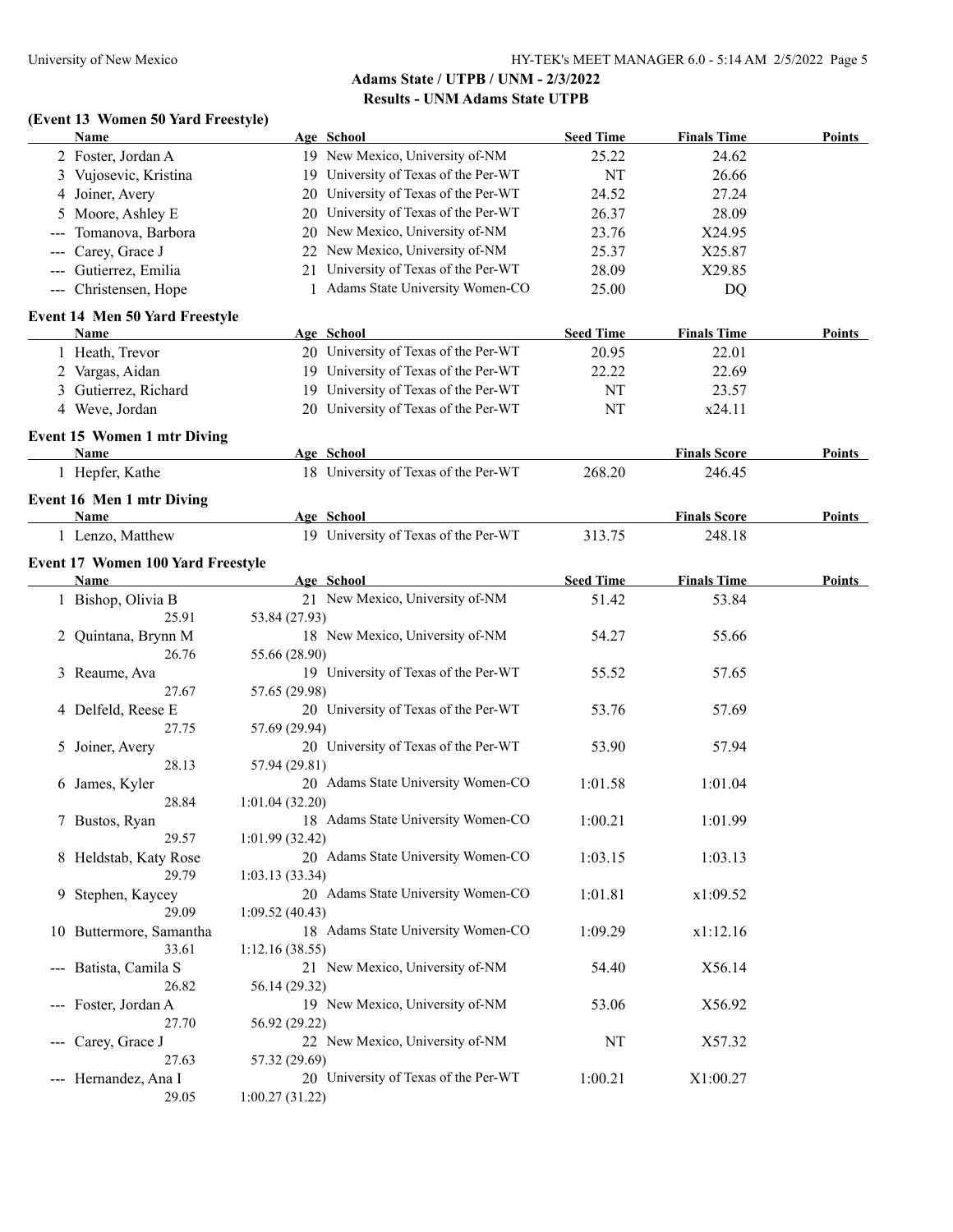### **(Event 17 Women 100 Yard Freestyle)**

| Name                            | Age School                           | <b>Seed Time</b> | <b>Finals Time</b> | Points |
|---------------------------------|--------------------------------------|------------------|--------------------|--------|
| --- Moore, Ashley E             | 20 University of Texas of the Per-WT | 58.49            | X1:01.68           |        |
| 29.40                           | 1:01.68(32.28)                       |                  |                    |        |
| Event 18 Men 100 Yard Freestyle |                                      |                  |                    |        |

| <b>Name</b>      | Age School                           | <b>Seed Time</b> | <b>Finals Time</b> | <b>Points</b> |
|------------------|--------------------------------------|------------------|--------------------|---------------|
| Heelein, Niklas  | 21 University of Texas of the Per-WT | 46.96            | 47.98              |               |
| 23.35            | 47.98 (24.63)                        |                  |                    |               |
| 2 Wickens, Alex  | 22 University of Texas of the Per-WT | 46.83            | 48.91              |               |
| 23.52            | 48.91 (25.39)                        |                  |                    |               |
| 3 Levesque, Zach | 20 University of Texas of the Per-WT | 49.18            | 53.94              |               |
| 25.40            | 53.94 (28.54)                        |                  |                    |               |

#### **Event 19 Women 200 Yard Backstroke**

| <b>Name</b>          | Age School     |                                      |                | <b>Seed Time</b> | <b>Finals Time</b> | <b>Points</b> |
|----------------------|----------------|--------------------------------------|----------------|------------------|--------------------|---------------|
| 1 Deucher, Madison   |                | 21 New Mexico, University of-NM      |                | NT               | 2:11.93            |               |
| 30.80                | 1:04.30(33.50) | $1:38.19(33.89)$ $2:11.93(33.74)$    |                |                  |                    |               |
| 2 Tscherne, Jazzy L  |                | 21 University of Texas of the Per-WT |                | 2:04.75          | 2:16.49            |               |
| 31.05                | 1:05.82(34.77) | $1:41.47(35.65)$ $2:16.49(35.02)$    |                |                  |                    |               |
| 3 Ortiz, Sophia      |                | 19 University of Texas of the Per-WT |                | NT               | 2:33.61            |               |
| 36.58                | 1:15.55(38.97) | 1:55.20(39.65)                       | 2:33.61(38.41) |                  |                    |               |
| 4 Niemann, Makaleigh |                | 18 University of Texas of the Per-WT |                | 2:33.41          | 2:35.17            |               |
| 37.81                | 1:17.19(39.38) | 1:57.00(39.81)                       | 2:35.17(38.17) |                  |                    |               |
| 5 Plunkett, Abby     |                | 19 University of Texas of the Per-WT |                | 2:47.35          | x2:50.03           |               |
| 38.91                | 1:21.76(42.85) | 2:05.91(44.15)                       | 2:50.03(44.12) |                  |                    |               |
| --- Lyons, Paige M   |                | 19 New Mexico, University of-NM      |                | 2:10.99          | X2:13.21           |               |
| 31.45                | 1:04.93(33.48) | 1:39.09(34.16)                       | 2:13.21(34.12) |                  |                    |               |

## **Event 20 Men 200 Yard Backstroke**

| Name              | Age School     |                                      |                | <b>Seed Time</b> | <b>Finals Time</b> | <b>Points</b> |
|-------------------|----------------|--------------------------------------|----------------|------------------|--------------------|---------------|
| Jankowski, Legend |                | 19 University of Texas of the Per-WT |                | 1:58.49          | 1:58.50            |               |
| 28.84             | 58.43 (29.59)  | 1:28.64(30.21)                       | 1:58.50(29.86) |                  |                    |               |
| 2 Flores, Armando |                | 22 University of Texas of the Per-WT |                | 2:05.72          | 2:09.43            |               |
| 29.76             | 1:02.84(33.08) | 1:36.18(33.34)                       | 2:09.43(33.25) |                  |                    |               |

### **Event 21 Women 200 Yard Breaststroke**

 $\overline{\phantom{a}}$ 

 $\overline{\phantom{a}}$ 

| <b>Name</b>            | Age School     |                                      | <b>Seed Time</b> | <b>Finals Time</b> | <b>Points</b> |
|------------------------|----------------|--------------------------------------|------------------|--------------------|---------------|
| 1 Raagas, Kiana M      |                | 18 New Mexico, University of-NM      | <b>NT</b>        | 2:28.99            |               |
| 34.01                  | 1:11.56(37.55) | $1:50.47(38.91)$ $2:28.99(38.52)$    |                  |                    |               |
| 2 Gavino, Raine D      |                | 21 New Mexico, University of-NM      | 2:25.40          | 2:32.45            |               |
| 34.32                  | 1:12.79(38.47) | $1:52.52(39.73)$ $2:32.45(39.93)$    |                  |                    |               |
| 3 Vujosevic, Kristina  |                | 19 University of Texas of the Per-WT | 2:40.23          | 2:45.16            |               |
| 36.46                  | 1:17.72(41.26) | $2:01.18(43.46)$ $2:45.16(43.98)$    |                  |                    |               |
| 4 Rodriguez, Chrystina |                | 18 University of Texas of the Per-WT | 2:59.02          | 3:09.32            |               |
| 40.73                  | 1:27.85(47.12) | 2:17.95(50.10)                       | 3:09.32(51.37)   |                    |               |
| --- Tomaszek, Ola      |                | 22 New Mexico, University of-NM      | 2:22.21          | X2:40.88           |               |
| 35.87                  | 1:14.41(38.54) | 1:55.32(40.91)                       | 2:40.88(45.56)   |                    |               |

### **Event 22 Men 200 Yard Breaststroke**

| <b>Name</b>          |       | Age School     |                                      |                 | <b>Seed Time</b> | <b>Finals Time</b> | <b>Points</b> |
|----------------------|-------|----------------|--------------------------------------|-----------------|------------------|--------------------|---------------|
| Torres Hecker, Axel  |       |                | 20 University of Texas of the Per-WT |                 | 2:04.68          | 2:15.39            |               |
|                      | 30.77 | 1:04.82(34.05) | 1:39.80 (34.98)                      | 2:15.39 (35.59) |                  |                    |               |
| 2 Gutierrez, Richard |       |                | 19 University of Texas of the Per-WT |                 | 2.0930           | 2:17.04            |               |
|                      | 31.43 | 1:07.74(36.31) | 1:42.83 (35.09)                      | 2:17.04 (34.21) |                  |                    |               |
| 3 Newman, Matthew    |       |                | 20 University of Texas of the Per-WT |                 | 2:08.66          | 2:19.40            |               |
|                      | 31.70 | 1:08.04(36.34) | 1:45.67(37.63)                       | 2:19.40 (33.73) |                  |                    |               |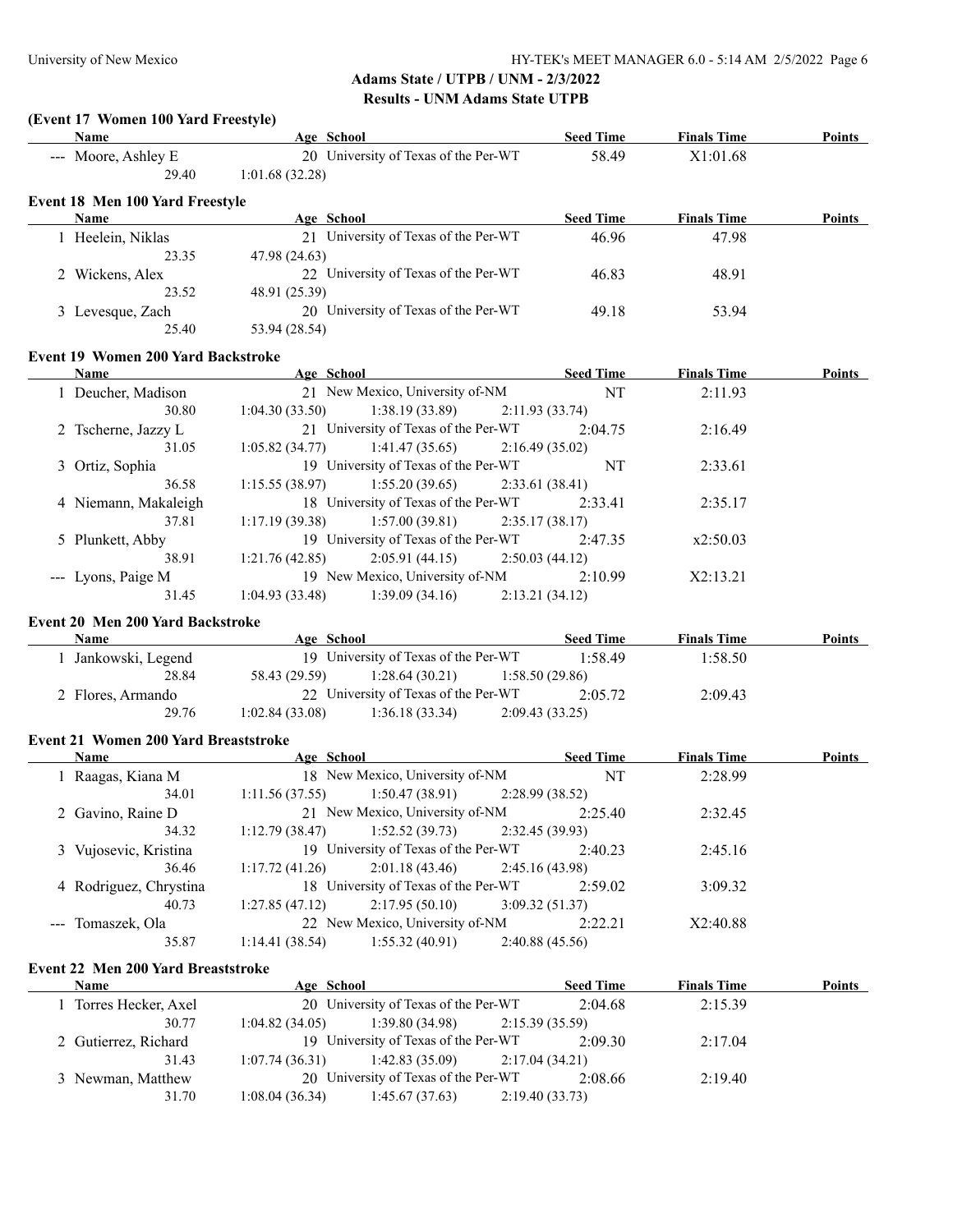### **(Event 22 Men 200 Yard Breaststroke)**

| <b>Name</b>                              | Age School      |                                      |                 | <b>Seed Time</b> | <b>Finals Time</b> | <b>Points</b> |
|------------------------------------------|-----------------|--------------------------------------|-----------------|------------------|--------------------|---------------|
| 4 Madson, Tage                           |                 | 20 University of Texas of the Per-WT |                 | 2:20.65          | x2:20.05           |               |
| 31.32                                    | 1:06.79(35.47)  | 1:43.12(36.33)                       | 2:20.05 (36.93) |                  |                    |               |
| <b>Event 23 Women 500 Yard Freestyle</b> |                 |                                      |                 |                  |                    |               |
| Name                                     | Age School      |                                      |                 | <b>Seed Time</b> | <b>Finals Time</b> | <b>Points</b> |
| 1 Wilson, Marin D                        |                 | 19 New Mexico, University of-NM      |                 | NT               | 5:18.25            |               |
| 28.53                                    | 59.76 (31.23)   | 1:31.43(31.67)                       | 2:03.33 (31.90) |                  |                    |               |
| 2:35.41(32.08)                           | 3:07.65(32.24)  | 3:40.10(32.45)                       | 4:12.74(32.64)  |                  |                    |               |
| 4:45.80(33.06)                           | 5:18.25(32.45)  |                                      |                 |                  |                    |               |
| 2 Cardenas Guerra, Ana                   |                 | 19 University of Texas of the Per-WT |                 | 5:25.08          | 5:45.98            |               |
| 31.01                                    | 1:04.73(33.72)  | 1:39.34(34.61)                       | 2:14.24(34.90)  |                  |                    |               |
| 2:49.40(35.16)                           | 3:24.57(35.17)  | 4:00.03(35.46)                       | 4:35.65 (35.62) |                  |                    |               |
| 5:11.38 (35.73)                          | 5:45.98(34.60)  |                                      |                 |                  |                    |               |
| 3 Blackman, Olivia                       |                 | 18 University of Texas of the Per-WT |                 | 5:48.62          | 5:56.67            |               |
| 32.64                                    | 1:08.14(35.50)  | 1:44.03(35.89)                       | 2:20.27(36.24)  |                  |                    |               |
| 2:56.37(36.10)                           | 3:32.41(36.04)  | 4:08.91(36.50)                       | 4:45.47 (36.56) |                  |                    |               |
| 5:21.78(36.31)                           | 5:56.67 (34.89) |                                      |                 |                  |                    |               |
| Moylan, Gracie G                         |                 | 19 New Mexico, University of-NM      |                 | NT               | X5:20.42           |               |
| 29.14                                    | 1:00.62(31.48)  | 1:32.68(32.06)                       | 2:04.46(31.78)  |                  |                    |               |
| 2:36.58(32.12)                           | 3:09.23(32.65)  | 3:42.31(33.08)                       | 4:15.23(32.92)  |                  |                    |               |
| 4:48.32(33.09)                           | 5:20.42(32.10)  |                                      |                 |                  |                    |               |
| Beery, Caitlin                           |                 | 18 New Mexico, University of-NM      |                 | 5:03.00          | X5:25.50           |               |
| 29.21                                    | 1:00.68(31.47)  | 1:32.80(32.12)                       | 2:05.43(32.63)  |                  |                    |               |
| 2:38.04(32.61)                           | 3:11.04(33.00)  | 3:44.48(33.44)                       | 4:18.17(33.69)  |                  |                    |               |
| 4:52.06(33.89)                           | 5:25.50(33.44)  |                                      |                 |                  |                    |               |
| Carpenter, Josie A                       |                 | 20 New Mexico, University of-NM      |                 | 5:01.68          | X5:29.24           |               |
| 29.41                                    | 1:01.27(31.86)  | 1:33.81(32.54)                       | 2:06.29(32.48)  |                  |                    |               |
| 2:39.26 (32.97)                          | 3:12.66(33.40)  | 3:47.59(34.93)                       | 4:22.20(34.61)  |                  |                    |               |
| 4:56.00(33.80)                           | 5:29.24(33.24)  |                                      |                 |                  |                    |               |
|                                          |                 |                                      |                 |                  |                    |               |

### **Event 24 Men 500 Yard Freestyle**

| <b>Name</b>         | Age School     |                                      |                | <b>Seed Time</b> | <b>Finals Time</b> | <b>Points</b> |
|---------------------|----------------|--------------------------------------|----------------|------------------|--------------------|---------------|
| Siegrist, Evan      |                | 19 University of Texas of the Per-WT |                | 4:43.80          | 5:00.41            |               |
| 28.28               | 59.47 (31.19)  | 1:30.63(31.16)                       | 2:01.78(31.15) |                  |                    |               |
| 2:32.85(31.07)      | 3:02.24(29.39) | 3:31.94(29.70)                       | 4:01.75(29.81) |                  |                    |               |
| 4:31.29(29.54)      | 5:00.41(29.12) |                                      |                |                  |                    |               |
| 2 Hernandez, Juan M |                | 21 University of Texas of the Per-WT |                | 4:58.46          | 5:16.37            |               |
| 28.92               | 1:00.77(31.85) | 1:32.82(32.05)                       | 2:04.94(32.12) |                  |                    |               |
| 2:36.99(32.05)      | 3:09.28(32.29) | 3:41.13(31.85)                       | 4:13.24(32.11) |                  |                    |               |
| 4:45.06(31.82)      | 5:16.37(31.31) |                                      |                |                  |                    |               |

### **Event 25 Women 100 Yard Butterfly**

| <b>Name</b>         | Age School                               | <b>Seed Time</b> | <b>Finals Time</b> | Points |
|---------------------|------------------------------------------|------------------|--------------------|--------|
| Olmstead, Marina M  | 20 New Mexico, University of-NM          | 56.33            | 58.64              |        |
| 27.26               | 58.64 (31.38)                            |                  |                    |        |
| 2 Hartley, Jordan A | 21 New Mexico, University of-NM          | 58.60            | 1:00.76            |        |
| 28.85               | 1:00.76(31.91)                           |                  |                    |        |
| 3 Delfeld, Reese E  | 20 University of Texas of the Per-WT     | 1:00.93          | 1:02.72            |        |
| 29.16               | 1:02.72(33.56)                           |                  |                    |        |
| 4 James, Kyler      | Adams State University Women-CO<br>20    | 1:03.67          | 1:05.49            |        |
| 30.30               | 1:05.49(35.19)                           |                  |                    |        |
| 5 Eifert, Alice     | University of Texas of the Per-WT<br>19. | 1:06.53          | 1:05.89            |        |
| 29.68               | 1:05.89(36.21)                           |                  |                    |        |
| 6 Morris, Kally     | University of Texas of the Per-WT<br>19  | 59.72            | 1:05.99            |        |
| 30.35               | 1:05.99(35.64)                           |                  |                    |        |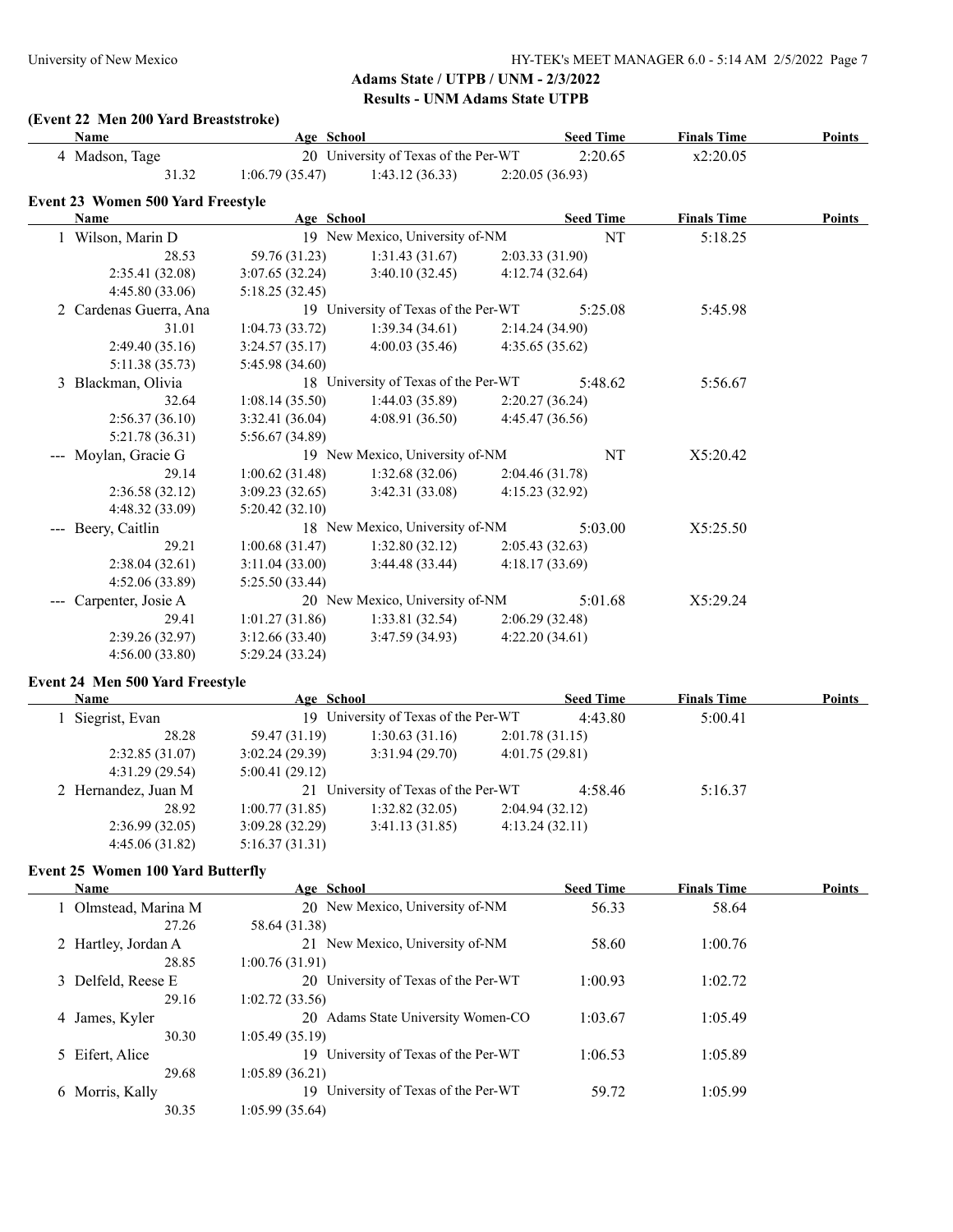# **(Event 25 Women 100 Yard Butterfly)**

| <b>Name</b>                                    | Age School                                                               | <b>Seed Time</b>                        | <b>Finals Time</b>            | <b>Points</b> |
|------------------------------------------------|--------------------------------------------------------------------------|-----------------------------------------|-------------------------------|---------------|
| 7 Heldstab, Katy Rose<br>31.82                 | 20 Adams State University Women-CO<br>1:07.97(36.15)                     | 1:08.48                                 | 1:07.97                       |               |
| 8 Bustos, Ryan<br>33.31                        | 18 Adams State University Women-CO<br>1:11.16(37.85)                     | 1:04.75                                 | 1:11.16                       |               |
| --- Turner, Kailey M<br>28.39                  | 19 New Mexico, University of-NM<br>59.10 (30.71)                         | 59.93                                   | X59.10                        |               |
| --- McCarter, Katy A<br>28.22                  | 18 New Mexico, University of-NM<br>1:00.40(32.18)                        | 57.83                                   | X1:00.40                      |               |
| --- La Blanc, Alessia<br>33.66                 | 20 University of Texas of the Per-WT<br>1:11.21(37.55)                   | 1:06.23                                 | X1:11.21                      |               |
| <b>Event 26 Men 100 Yard Butterfly</b>         |                                                                          |                                         |                               |               |
| Name                                           | Age School                                                               | <b>Seed Time</b>                        | <b>Finals Time</b>            | Points        |
| 1 Heath, Trevor<br>25.93                       | 20 University of Texas of the Per-WT<br>55.24 (29.31)                    | 53.26                                   | 55.24                         |               |
| 2 Levesque, Zach<br>27.56                      | 20 University of Texas of the Per-WT<br>59.36 (31.80)                    | 55.97                                   | 59.36                         |               |
| <b>Event 27 Women 3 mtr Diving</b>             |                                                                          |                                         |                               |               |
| Name                                           | Age School                                                               |                                         | <b>Finals Score</b>           | <b>Points</b> |
| 1 Hepfer, Kathe                                | 18 University of Texas of the Per-WT                                     | 288.05                                  | 250.95                        |               |
| Event 28 Men 3 mtr Diving<br>Name              |                                                                          |                                         |                               | Points        |
| 1 Lenzo, Matthew                               | Age School<br>19 University of Texas of the Per-WT                       | 322.70                                  | <b>Finals Score</b><br>251.33 |               |
| Event 29 Women 200 Yard IM                     |                                                                          |                                         |                               |               |
| Name                                           | Age School                                                               | <b>Seed Time</b>                        | <b>Finals Time</b>            | Points        |
| 1 Aoki, Mari A                                 | 22 New Mexico, University of-NM                                          | 2:05.47                                 | 2:08.19                       |               |
| 27.86                                          | 59.71 (31.85)<br>1:38.50(38.79)                                          | 2:08.19(29.69)                          |                               |               |
| 2 McCarter, Katy A<br>28.39                    | 18 New Mexico, University of-NM<br>1:01.45(33.06)<br>1:41.03(39.58)      | NT<br>2:10.52(29.49)                    | 2:10.52                       |               |
| 3 Hernandez, Ana I<br>32.01                    | 20 University of Texas of the Per-WT                                     | 2:16.85                                 | 2:30.20                       |               |
|                                                | 1:10.74(38.73)<br>1:55.63(44.89)<br>18 University of Texas of the Per-WT | 2:30.20(34.57)<br>2:24.30               |                               |               |
| 4 Hernandez Flores, Marcela<br>32.31           | 1:13.17(40.86)<br>2:00.55(47.38)                                         | 2:37.55(37.00)                          | 2:37.55                       |               |
| --- Andrle, Layni M<br>28.79                   | 19 New Mexico, University of-NM<br>1:02.83(34.04)<br>1:42.78(39.95)      | NT<br>2:13.69(30.91)                    | X2:13.69                      |               |
| --- Tomanova, Barbora                          | 20 New Mexico, University of-NM                                          | NT                                      | X2:20.04                      |               |
| 29.49                                          | 1:08.02(38.53)<br>1:49.08(41.06)                                         | 2:20.04(30.96)                          |                               |               |
| Event 30 Men 200 Yard IM                       |                                                                          |                                         |                               |               |
| Name                                           | Age School                                                               | <b>Seed Time</b>                        | <b>Finals Time</b>            | <b>Points</b> |
| 1 Torres Hecker, Axel<br>26.25                 | 20 University of Texas of the Per-WT<br>57.46 (31.21)<br>1:32.13(34.67)  | 1:52.84<br>2:02.26(30.13)               | 2:02.26                       |               |
| 2 Vargas, Aidan                                | 19 University of Texas of the Per-WT                                     | 2:08.06                                 | 2:05.32                       |               |
| 26.59                                          | 1:35.42(36.27)<br>59.15 (32.56)                                          | 2:05.32(29.90)                          |                               |               |
| 3 Madson, Tage                                 | 20 University of Texas of the Per-WT                                     | 2:04.94                                 | 2:06.23                       |               |
| 26.50                                          | 59.60 (33.10)<br>1:36.05(36.45)                                          | 2:06.23(30.18)                          |                               |               |
| <b>Event 31 Women 200 Yard Freestyle Relay</b> |                                                                          |                                         |                               |               |
| <b>Team</b>                                    | <b>Relay</b>                                                             | <b>Seed Time</b>                        | <b>Finals Time</b>            | Points        |
| 1 New Mexico, University of-NM                 | $\mathbf C$                                                              | NT                                      | 1:42.82                       |               |
| 1) Deucher, Madison 21<br>25.91                | 2) Quintana, Brynn M 18<br>55.14 (29.23)<br>1:17.31(22.17)               | 3) Wilson, Marin D 19<br>1:42.82(25.51) | 4) Foster, Jordan A 19        |               |
|                                                |                                                                          |                                         |                               |               |